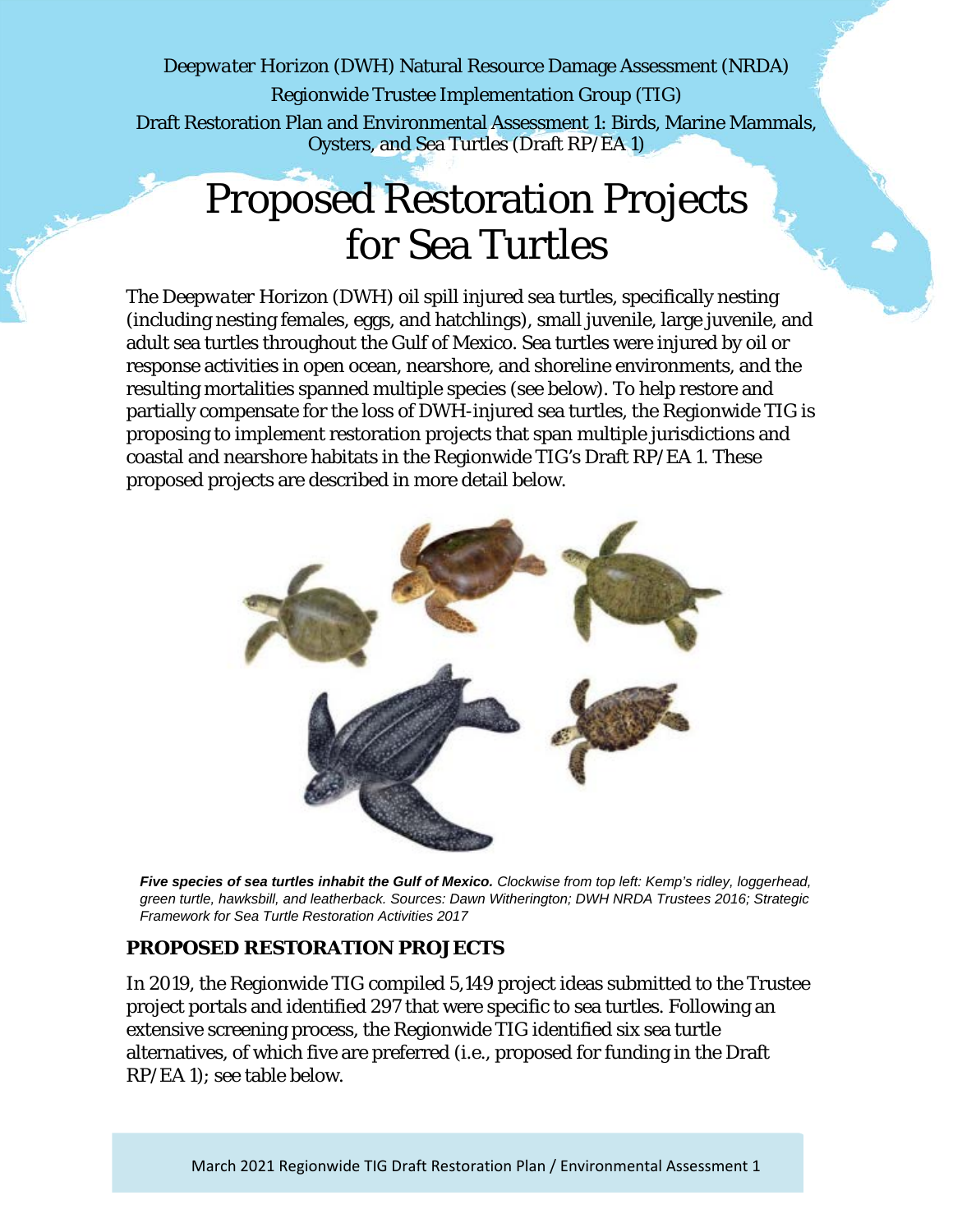## PROPOSED REGIONWIDE RESTORATION

| <b>Restoration Project</b>                                                                                                                                                                                                  | <b>Project Description</b>                                                                                                                                                                                                                                                                                                                                                                                                                                                                                                                                                                                                                                                                             | <b>Estimated Cost</b>                                                                                                            |
|-----------------------------------------------------------------------------------------------------------------------------------------------------------------------------------------------------------------------------|--------------------------------------------------------------------------------------------------------------------------------------------------------------------------------------------------------------------------------------------------------------------------------------------------------------------------------------------------------------------------------------------------------------------------------------------------------------------------------------------------------------------------------------------------------------------------------------------------------------------------------------------------------------------------------------------------------|----------------------------------------------------------------------------------------------------------------------------------|
| <b>Pilot Implementation</b><br>of Automatic<br><b>Identification System</b><br>(AIS) in the Gulf of<br><b>Mexico Inshore</b><br><b>Shrimp Fishery to</b><br>Inform Efforts to<br><b>Reduce Sea Turtle</b><br><b>Bycatch</b> | This pilot project would focus on the inshore and nearshore<br>Gulf of Mexico shrimp trawl fishery to better understand the<br>overlap of fishing efforts, sea turtle distribution, and sea turtle<br>mortality. Enhanced understanding of these areas of overlap<br>through the use of an AIS, an automatic tracking technology<br>that uses transponders on vessels to provide information<br>about spatial and temporal movements, would better inform<br>actions to restore sea turtles by reducing bycatch in this<br>fishery regionwide.                                                                                                                                                         | \$2.2 million                                                                                                                    |
| <b>Restore and</b><br><b>Enhance Sea Turtle</b><br><b>Nest Productivity</b>                                                                                                                                                 | This project would develop and implement restoration actions<br>to improve hatchling production for loggerhead, Kemp's<br>ridley, and green sea turtles (e.g., removing barriers to<br>beaches, managing nests to protect eggs and hatchlings<br>when necessary and appropriate, monitoring beaches to<br>prevent predation and poaching, reducing lighting near<br>beaches, and restoring beach habitat). These actions would<br>occur on sandy beaches throughout the northern Gulf of<br>Mexico (Texas, Mississippi, Alabama, and Florida); on high-<br>density nesting beaches in and adjacent to Archie Carr<br>National Wildlife Refuge on the east coast of Florida; and in<br>northern Mexico. | \$7.7 million                                                                                                                    |
| <b>Reducing Sea Turtle</b><br><b>Bycatch at</b><br><b>Recreational Fishing</b><br><b>Sites</b>                                                                                                                              | This project would reduce bycatch of sea turtles at shore-<br>based recreational fishing locations, such as fishing piers,<br>bridges, and other shoreline structures. It would assess and<br>identify factors contributing to sea turtle bycatch at shore-<br>based recreational fishing sites and implement voluntary<br>angler education and other programs to reduce bycatch and<br>associated sea turtle injuries.                                                                                                                                                                                                                                                                                | \$3.6 million                                                                                                                    |
| <b>Reducing Marine</b><br>Debris Impacts on<br><b>Birds and Sea</b><br>Turtles (joint project<br>with the Birds<br><b>Restoration Type)</b>                                                                                 | This regionwide project would reduce the threat and impacts<br>of marine debris to DWH-injured sea turtle and bird species.<br>This project would entail a coordinated effort among<br>Trustees, non-governmental organizations, and other<br>partners to compile data on marine debris to identify<br>hotspots, conduct marine debris removal, and engage in<br>debris prevention through public outreach.                                                                                                                                                                                                                                                                                            | \$3.5 million<br>(\$7.0 million total<br>project cost, split<br>between Birds<br>and Sea Turtles<br><b>Restoration</b><br>Types) |

### **Preferred Sea Turtle Restoration Projects in the Regionwide TIG Draft RP/EA 1**